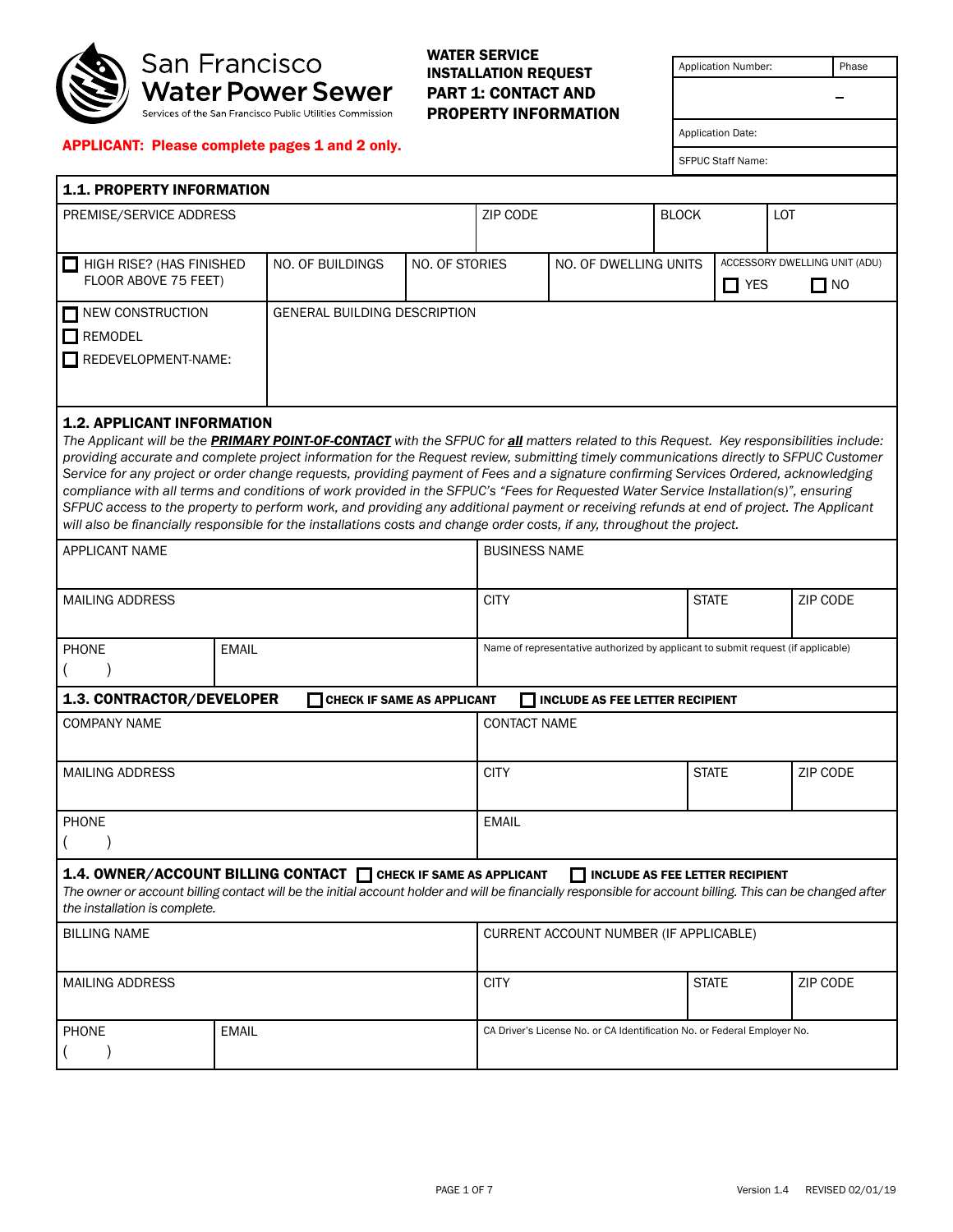

| <b>Application Number:</b> | Phase |
|----------------------------|-------|
|                            |       |
|                            |       |

## WATER SERVICE INSTALLATION REQUEST PART 2: RULES AND REGULATIONS

The following are excerpts from the San Francisco Water Department's Rules and Regulations – Read Carefully:

All services of the Department are supplied with the understanding that the applicant agrees to abide by the Rules and Regulations and the Rate Schedules of the Department as they now exist or as they hereafter may be amended (Sect. A, Rule #1 – in part).

The owner, tenant or customer shall provide and maintain easy access to the meter for reading or any other purpose the Department may deem necessary (Sect. A, Rule #7 – in part).

Services, meters and house piping shall conform to the rules of the Water Department, to the Building, Plumbing and Fire Ordinances and to any legal requirements of the State Department of Public Health or other authority having jurisdiction (Sect. A, Rule 9 in part).

The Department will not supply water to any building at premises having an (auxiliary) water supply or where cross-connections exist unless approval for such service is first obtained from the Department (Sect. A, Rule 9 in part).

The owner or accepted applicant of the property to be or being supplied shall, if not already provided, install a gate type control valve on the house pipe between the Department's meters and the first fixture outlet (Sect. A, Rule 10 – in part).

No one may attach any ground wire or wires to any plumbing which is or may be connected to any service pipe or main belonging to the Department unless such plumbing is adequately connected to an effective ground installation on the premises (Sect. A, Rule 10 – in part).

Unless the applicant specifies otherwise, bills will be mailed to the premise. Bills are due and payable on presentation and become delinquent fifteens days thereafter. Service may be discontinued for non-payment of a delinquent bill or for any other infraction of the rules (Sect. D, Rule 4).

The Department does not guarantee pressure or continuous supply nor will it accept responsibility at any time for the maintenance of pressure on its lines nor for increases or decreases in pressure (Sect. E, Rule 4 – in part).

Employees or representatives of the Department shall be admitted during reasonable hours to customers' premises to perform the various functions required in the performance of their regular duties (Sect. E, Rule 6).

Where it has been determined that noises or other disturbances are originating from a customer's premises caused by apparatus attached to the water pipes or fixtures, failure to properly abate the nuisance after notice by the Department will be sufficient reason for discontinuing water service (Sect. E, Rule 7).

I/We hereby agree to abide by the Rules and Regulations of the Department as adopted by the Public Utilities Commission Dec. 15, 1959 and any amendments or additions that may have been or may be adopted. Also, I/we hereby certify that, to the best of my/our knowledge and belief, the house plumbing for which this supply is requested is not connected to any other source of water supply. Should I/we, in the future, desire to make any such connection, I/we will apply for a permit as required by the Rules and Regulations approved by the Public Utilities Commission. I have read the excerpts from the rules and regulations printed above.

| I AM:                                                      |  |  |  |  |
|------------------------------------------------------------|--|--|--|--|
| $\Box$ PROPERTY OWNER                                      |  |  |  |  |
| $\Box$ AUTHORIZED REPRESENTATIVE ACTING ON BEHALF OF OWNER |  |  |  |  |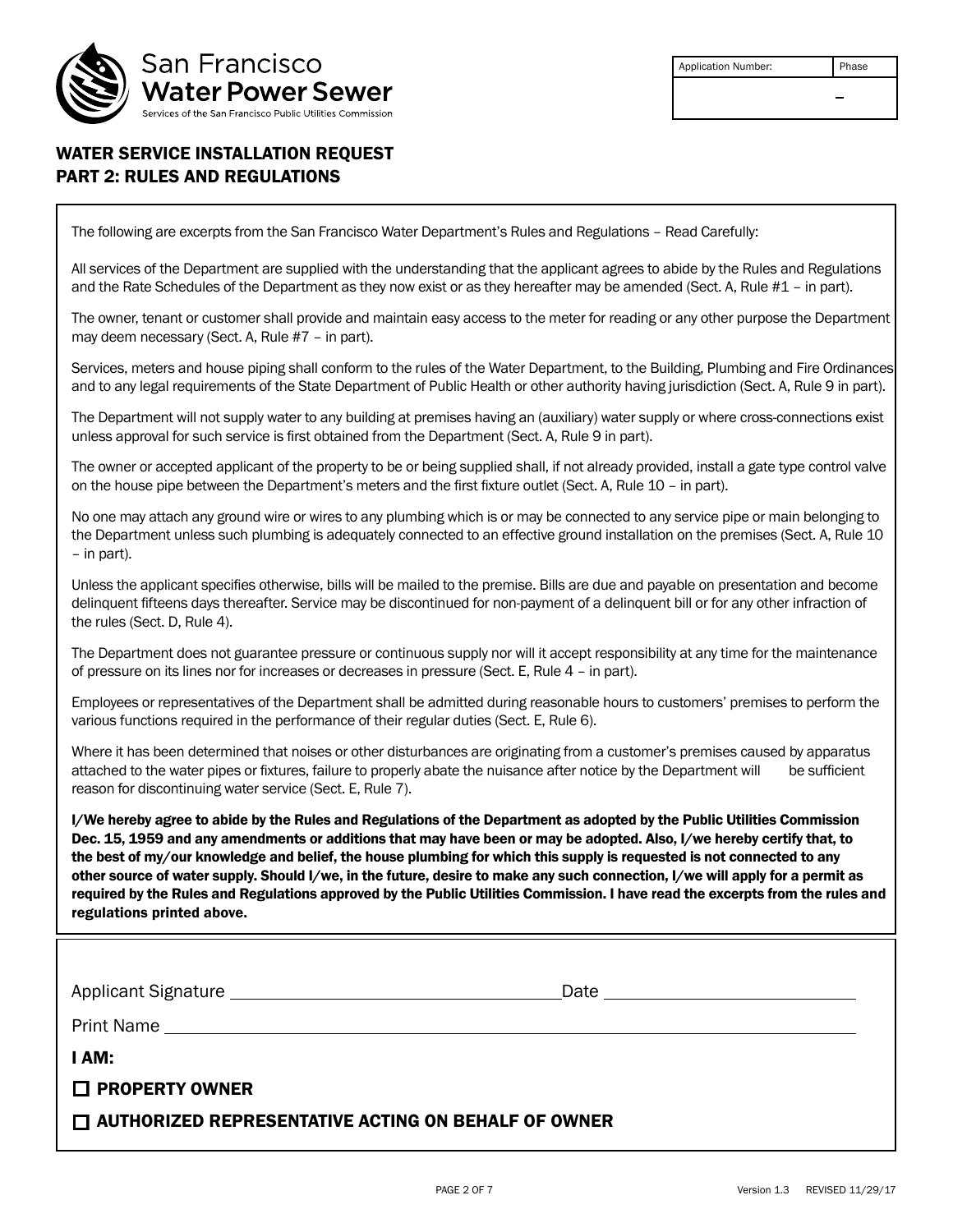

WATER SERVICE INSTALLATION REQUEST PART 3: SUMMARY OF REQUESTED WORK

| <b>Application Number:</b> |  |
|----------------------------|--|
|                            |  |

Phase

 $\overline{\phantom{0}}$ 

### 3.1 - Service and Meter Work

| Item#                                   | Sub<br><b>Item</b> | <b>Service Requested</b>                  | <b>Service Size</b>                 | <b>Service Point Type</b> | $\Box$ Approximate<br>$\Box$ Actual    | Service Location/<br><b>Tap Directions</b> |
|-----------------------------------------|--------------------|-------------------------------------------|-------------------------------------|---------------------------|----------------------------------------|--------------------------------------------|
|                                         | A                  | Install<br>Remove                         |                                     |                           |                                        |                                            |
| # of<br><b>Dwelling</b><br><b>Units</b> | Sub<br>Item        | <b>Meter Requested</b>                    | <b>Current</b><br><b>Meter Size</b> | <b>New Meter Size</b>     | <b>Premise Type</b>                    | <b>SPID</b>                                |
|                                         | в                  | Remove<br>Install<br>Decrease<br>Increase | $\blacktriangledown$                |                           |                                        |                                            |
| Item#                                   | Sub<br>Item        | <b>Service Requested</b>                  | <b>Service Size</b>                 | <b>Service Point Type</b> | $\square$ Approximate<br>$\Box$ Actual | Service Location/<br><b>Tap Directions</b> |
|                                         | A                  | Install<br>Remove                         |                                     |                           |                                        |                                            |
| # of<br><b>Dwelling</b><br><b>Units</b> | Sub<br>Item        | <b>Meter Requested</b>                    | <b>Current</b><br><b>Meter Size</b> | <b>New Meter Size</b>     | <b>Premise Type</b>                    | <b>SPID</b>                                |
|                                         | В                  | Remove<br>Install<br>Decrease<br>Increase | $\overline{\phantom{a}}$            |                           |                                        |                                            |
| Item#                                   | Sub<br><b>Item</b> | <b>Service Requested</b>                  | <b>Service Size</b>                 | <b>Service Point Type</b> | $\square$ Approximate<br>$\Box$ Actual | Service Location/<br><b>Tap Directions</b> |
|                                         | A                  | Install<br>Remove                         |                                     |                           |                                        |                                            |
| # of<br><b>Dwelling</b><br><b>Units</b> | Sub<br>Item        | <b>Meter Requested</b>                    | <b>Current</b><br><b>Meter Size</b> | <b>New Meter Size</b>     | <b>Premise Type</b>                    | <b>SPID</b>                                |
|                                         | В                  | Install<br>Remove<br>Decrease<br>Increase | $\overline{\phantom{0}}$            |                           |                                        |                                            |
| Item#                                   | Sub<br>Item        | <b>Service Requested</b>                  | <b>Service Size</b>                 | <b>Service Point Type</b> | $\square$ Approximate<br>$\Box$ Actual | Service Location/<br><b>Tap Directions</b> |
|                                         | A                  | Install<br>Remove                         |                                     |                           |                                        |                                            |
| # of<br><b>Dwelling</b><br><b>Units</b> | Sub<br>Item        | <b>Meter Requested</b>                    | <b>Current</b><br><b>Meter Size</b> | <b>New Meter Size</b>     | <b>Premise Type</b>                    | <b>SPID</b>                                |
|                                         | В                  | Remove<br>Install<br>Increase<br>Decrease | $\overline{\phantom{a}}$            |                           |                                        |                                            |
| Item#                                   | Sub<br>Item        | <b>Service Requested</b>                  | <b>Service Size</b>                 | <b>Service Point Type</b> | $\Box$ Approximate<br>$\square$ Actual | Service Location/<br><b>Tap Directions</b> |
|                                         | A                  | Install<br>Remove                         |                                     |                           |                                        |                                            |
| # of<br><b>Dwelling</b><br><b>Units</b> | Sub<br>Item        | <b>Meter Requested</b>                    | <b>Current</b><br><b>Meter Size</b> | <b>New Meter Size</b>     | <b>Premise Type</b>                    | <b>SPID</b>                                |
|                                         | B                  | Install<br>Remove<br>Increase<br>Decrease | $\blacktriangleright$               |                           |                                        |                                            |

1. Service Point Type options include:

● Standard ● Fire ● Combination Fire ● Irrigation ● Reclaimed Irrigation ● Reclaimed Standard ● Non-Standard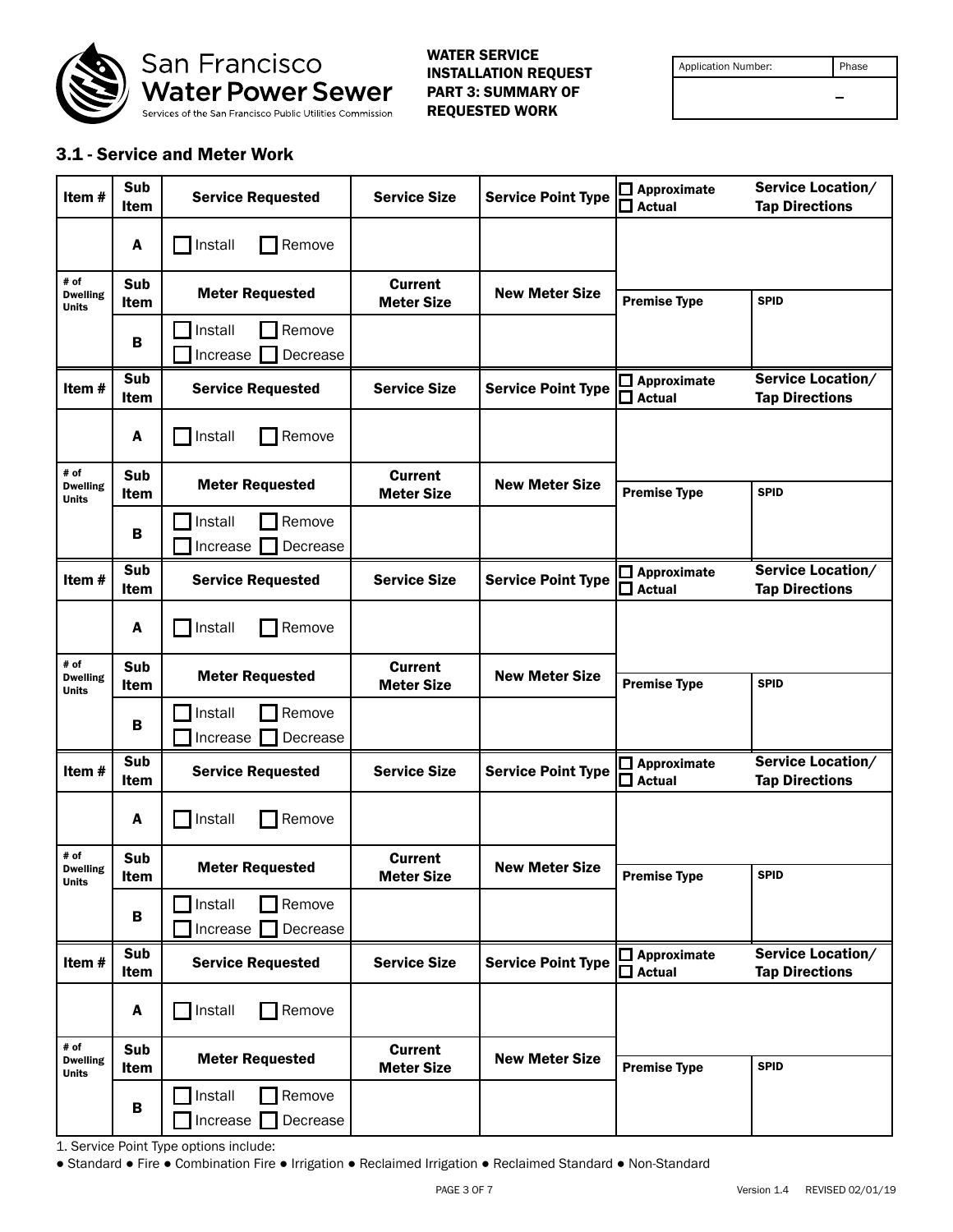

WATER SERVICE INSTALLATION REQUEST PART 3: SUMMARY OF REQUESTED WORK

| <b>Application Number:</b> |  |
|----------------------------|--|
|                            |  |

Phase

 $\overline{\phantom{0}}$ 

### 3.1 - Service and Meter Work

| Item#                                   | Sub<br><b>Item</b> | <b>Service Requested</b>                  | <b>Service Size</b>                 | <b>Service Point Type</b> | $\Box$ Approximate<br>$\Box$ Actual    | Service Location/<br><b>Tap Directions</b> |
|-----------------------------------------|--------------------|-------------------------------------------|-------------------------------------|---------------------------|----------------------------------------|--------------------------------------------|
|                                         | A                  | Install<br>Remove                         |                                     |                           |                                        |                                            |
| # of<br><b>Dwelling</b><br><b>Units</b> | Sub<br>Item        | <b>Meter Requested</b>                    | <b>Current</b><br><b>Meter Size</b> | <b>New Meter Size</b>     | <b>Premise Type</b>                    | <b>SPID</b>                                |
|                                         | в                  | Remove<br>Install<br>Decrease<br>Increase | $\blacktriangledown$                |                           |                                        |                                            |
| Item#                                   | Sub<br>Item        | <b>Service Requested</b>                  | <b>Service Size</b>                 | <b>Service Point Type</b> | $\square$ Approximate<br>$\Box$ Actual | Service Location/<br><b>Tap Directions</b> |
|                                         | A                  | Install<br>Remove                         |                                     |                           |                                        |                                            |
| # of<br><b>Dwelling</b><br><b>Units</b> | Sub<br>Item        | <b>Meter Requested</b>                    | <b>Current</b><br><b>Meter Size</b> | <b>New Meter Size</b>     | <b>Premise Type</b>                    | <b>SPID</b>                                |
|                                         | В                  | Remove<br>Install<br>Decrease<br>Increase | $\overline{\phantom{a}}$            |                           |                                        |                                            |
| Item#                                   | Sub<br><b>Item</b> | <b>Service Requested</b>                  | <b>Service Size</b>                 | <b>Service Point Type</b> | $\square$ Approximate<br>$\Box$ Actual | Service Location/<br><b>Tap Directions</b> |
|                                         | A                  | Install<br>Remove                         |                                     |                           |                                        |                                            |
| # of<br><b>Dwelling</b><br><b>Units</b> | Sub<br>Item        | <b>Meter Requested</b>                    | <b>Current</b><br><b>Meter Size</b> | <b>New Meter Size</b>     | <b>Premise Type</b>                    | <b>SPID</b>                                |
|                                         | В                  | Install<br>Remove<br>Decrease<br>Increase | $\overline{\phantom{0}}$            |                           |                                        |                                            |
| Item#                                   | Sub<br>Item        | <b>Service Requested</b>                  | <b>Service Size</b>                 | <b>Service Point Type</b> | $\square$ Approximate<br>$\Box$ Actual | Service Location/<br><b>Tap Directions</b> |
|                                         | A                  | Install<br>Remove                         |                                     |                           |                                        |                                            |
| # of<br><b>Dwelling</b><br><b>Units</b> | Sub<br>Item        | <b>Meter Requested</b>                    | <b>Current</b><br><b>Meter Size</b> | <b>New Meter Size</b>     | <b>Premise Type</b>                    | <b>SPID</b>                                |
|                                         | В                  | Remove<br>Install<br>Increase<br>Decrease | $\overline{\phantom{a}}$            |                           |                                        |                                            |
| Item#                                   | Sub<br>Item        | <b>Service Requested</b>                  | <b>Service Size</b>                 | <b>Service Point Type</b> | $\Box$ Approximate<br>$\square$ Actual | Service Location/<br><b>Tap Directions</b> |
|                                         | A                  | Install<br>Remove                         |                                     |                           |                                        |                                            |
| # of<br><b>Dwelling</b><br><b>Units</b> | Sub<br>Item        | <b>Meter Requested</b>                    | <b>Current</b><br><b>Meter Size</b> | <b>New Meter Size</b>     | <b>Premise Type</b>                    | <b>SPID</b>                                |
|                                         | B                  | Install<br>Remove<br>Increase<br>Decrease | $\blacktriangleright$               |                           |                                        |                                            |

1. Service Point Type options include:

● Standard ● Fire ● Combination Fire ● Irrigation ● Reclaimed Irrigation ● Reclaimed Standard ● Non-Standard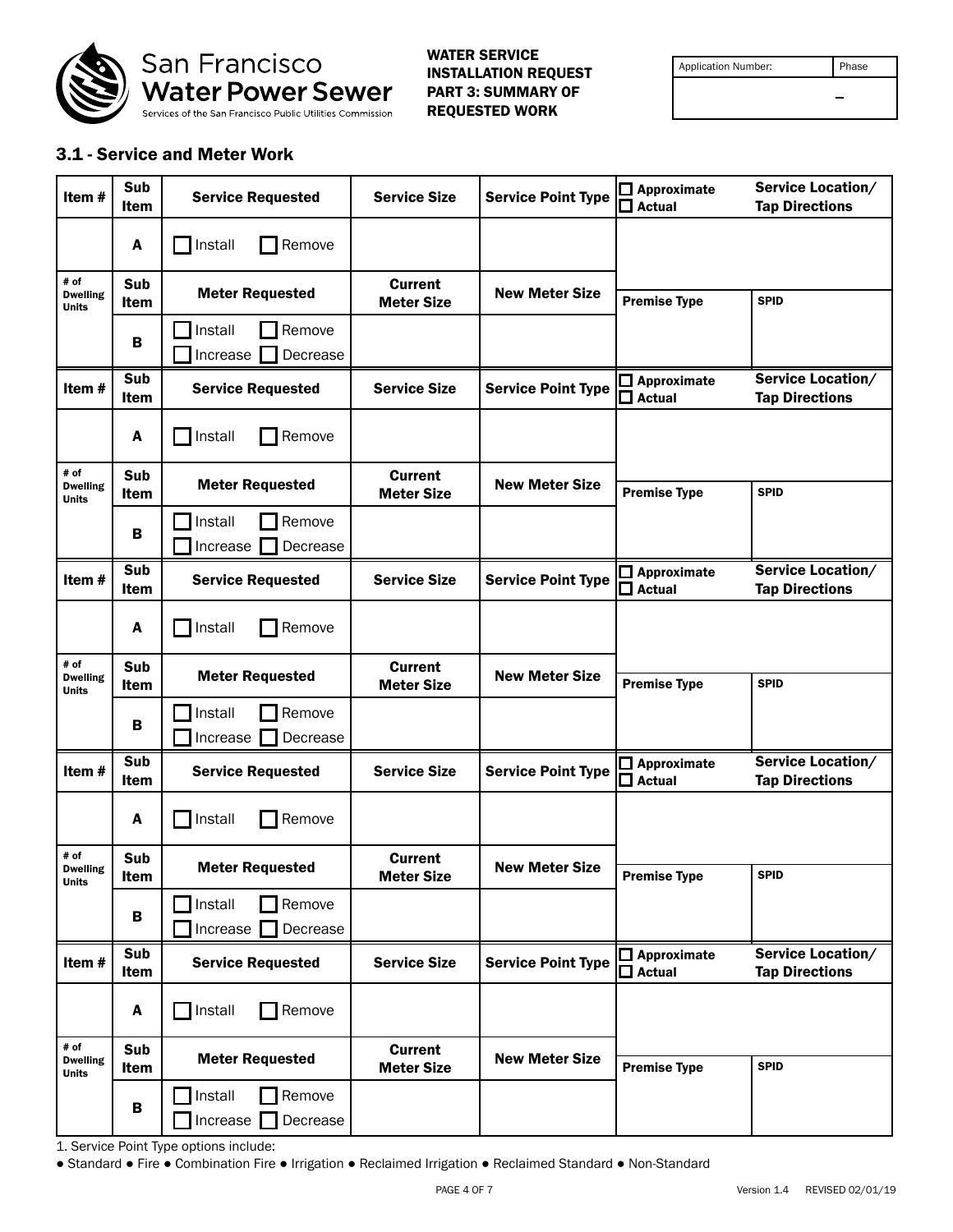

| Application Number: | Phase |  |
|---------------------|-------|--|
|                     |       |  |

| <b>3.2. FIRE HYDRANT INSTALLATION</b>                                                                                                                                                                                                                                                                                                                                                                 | <b>3.3. METER RELOCATION</b>                                                                                                                                                                 |  |  |  |  |
|-------------------------------------------------------------------------------------------------------------------------------------------------------------------------------------------------------------------------------------------------------------------------------------------------------------------------------------------------------------------------------------------------------|----------------------------------------------------------------------------------------------------------------------------------------------------------------------------------------------|--|--|--|--|
| <b>QUANTITY</b><br><b>LOW PRESSURE</b><br><b>INSTALL HYDRANT</b>                                                                                                                                                                                                                                                                                                                                      | <b>QUANTITY</b><br><b>HIGH PRESSURE</b><br><b>FEET</b>                                                                                                                                       |  |  |  |  |
| REMOVE HYDRANT<br>INSTALL HYDRANT BODY ONLY                                                                                                                                                                                                                                                                                                                                                           | <b>SPID</b>                                                                                                                                                                                  |  |  |  |  |
| <b>3.4. DISTRIBUTION MAIN EVALUATION</b>                                                                                                                                                                                                                                                                                                                                                              |                                                                                                                                                                                              |  |  |  |  |
| $\Box$ NO<br>Does the main need to be evaluated?<br>I YES<br>If yes, please attach site plans or sketch and fill out Request for Hydraulic Analysis for Water Distribution System Capacity                                                                                                                                                                                                            |                                                                                                                                                                                              |  |  |  |  |
| 3.5. SITE CONDITIONS/RESTRICTIONS                                                                                                                                                                                                                                                                                                                                                                     |                                                                                                                                                                                              |  |  |  |  |
| <b>SFMTA SPECIAL STREET</b><br>HOLIDAY MORATORIUM                                                                                                                                                                                                                                                                                                                                                     | <b>CONCRETE STREET</b>                                                                                                                                                                       |  |  |  |  |
| DPW PAVING MORATORIUM<br>SF PORT JURISDICTION                                                                                                                                                                                                                                                                                                                                                         | ENVIRONMENTAL HAZARD AREA                                                                                                                                                                    |  |  |  |  |
| <b>BASEMENT INSTALLATION</b><br>FEDERAL/STATE JURISDICTION                                                                                                                                                                                                                                                                                                                                            | OTHER (DESCRIBE):                                                                                                                                                                            |  |  |  |  |
| 3.6. CONTRACTOR RESPONSIBILITIES FOR WATER SERVICE INSTALLATION (Choose One)                                                                                                                                                                                                                                                                                                                          |                                                                                                                                                                                              |  |  |  |  |
| ALL CONSTRUCTION WORK TO BE COMPLETED BY SFPUC<br>$\mathbf{I}$                                                                                                                                                                                                                                                                                                                                        |                                                                                                                                                                                              |  |  |  |  |
| $\sim$<br>CONTROL, PLATE LIFTING, MATERIAL TESTING, FINAL PAVING.                                                                                                                                                                                                                                                                                                                                     | SFPUC TO COMPLETE ALL CONSTRUCTION WORK, EXCEPT FOR FOLLOWING TO BE COMPLETED BY APPLICANT:<br>PERMITTING, SAWCUT, SITE EXCAVATION, SHORING, TEMPORARY TRENCH RESTORATION, BACKFILL, TRAFFIC |  |  |  |  |
| <b>3.7. OTHER REQUESTS</b>                                                                                                                                                                                                                                                                                                                                                                            |                                                                                                                                                                                              |  |  |  |  |
|                                                                                                                                                                                                                                                                                                                                                                                                       |                                                                                                                                                                                              |  |  |  |  |
| 3.8. SELECT JOB TYPE                                                                                                                                                                                                                                                                                                                                                                                  |                                                                                                                                                                                              |  |  |  |  |
| 1. Flat (FLAT)<br>7. Custom with Contractor Work Split with Fire (CUSTSPLITF)<br>2. Flat with Fire (FLATF)<br>8. Capital Job (CAP)<br>3. Flat, One Meter WO Only (FLATSING)<br>9. Capital Job with Fire (CAPF)<br>4. Custom (CUST)<br>10. Redevelopment Job (REDEV)<br>5. Custom with Fire (CUSTF)<br>11. Redevelopment Job with Fire (REDEVF)<br>6. Custom with Contractor Work Split<br>(CUSTSPLIT) |                                                                                                                                                                                              |  |  |  |  |
| 3.9. JOB SUMMARY                                                                                                                                                                                                                                                                                                                                                                                      |                                                                                                                                                                                              |  |  |  |  |
|                                                                                                                                                                                                                                                                                                                                                                                                       |                                                                                                                                                                                              |  |  |  |  |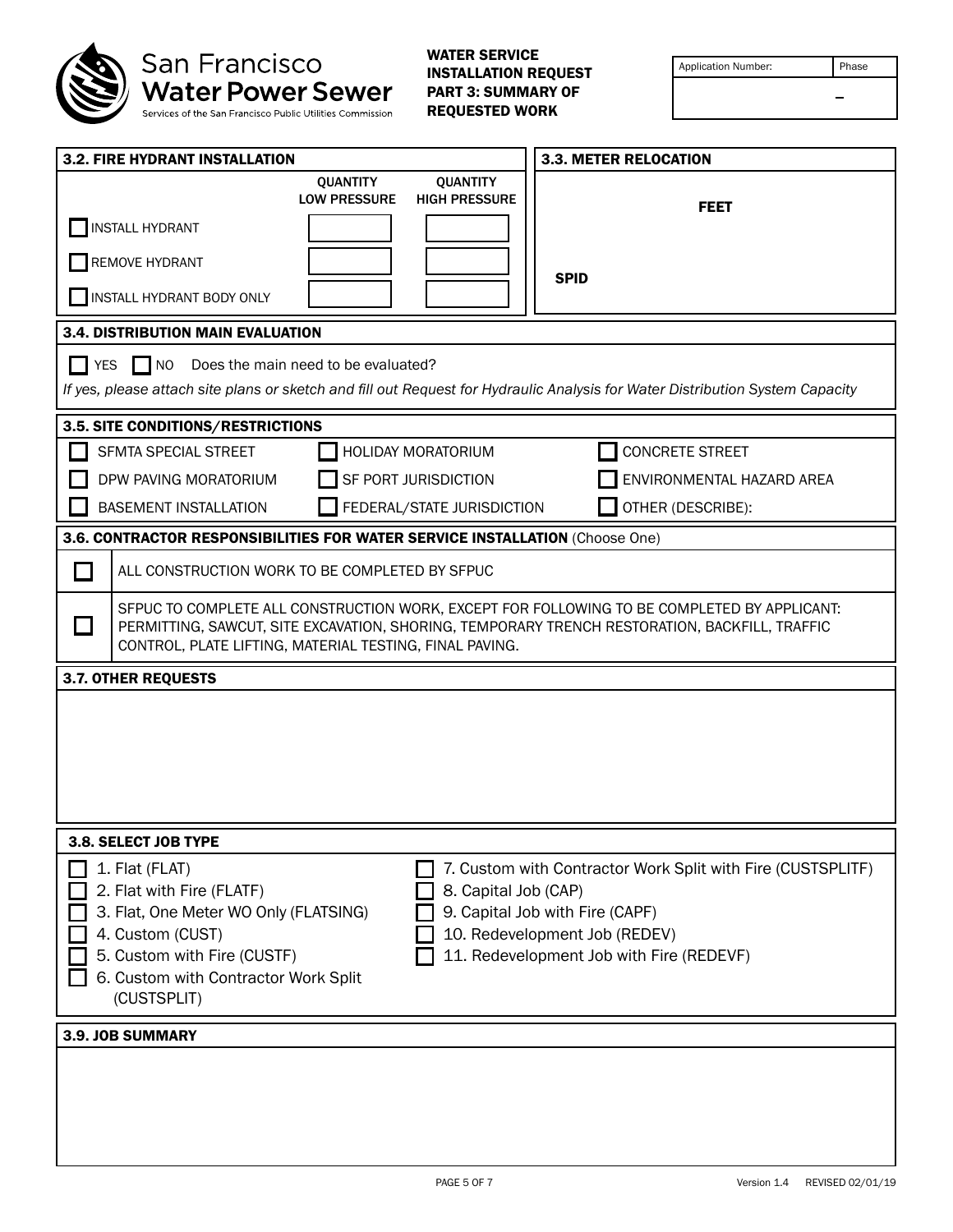

| <b>Application Number:</b> | Phase |
|----------------------------|-------|
|                            | -     |
|                            |       |

## WATER SERVICE INSTALLATION REQUEST PART 3: SUMMARY OF REQUESTED WORK

# 3.10. Meter Sets Only

*Note that existing lateral location must be identified on drawing (please attach).*

| Item# | <b>Meter</b><br><b>Size</b> | Is Meter Box/<br><b>Vault Already</b><br>Installed? | Box/Vault<br>Provided &<br><b>Installed By:</b> | <b>Approximate Service Location/Tap Directions</b> |  |
|-------|-----------------------------|-----------------------------------------------------|-------------------------------------------------|----------------------------------------------------|--|
|       |                             | $\Box$ N<br>$\Box$ Y                                | $\Box$ Contractor<br>$\Box$ SFPUC               |                                                    |  |
|       |                             | $\Box$ Y $\Box$ N                                   | Contractor<br>$\Box$ SFPUC                      |                                                    |  |
|       |                             | $\Box$ $Y$ $\Box$ $N$                               | Contractor<br>$\Box$ SFPUC                      |                                                    |  |
|       |                             | $\Box$ $Y$ $\Box$ $N$                               | Contractor<br>$\Box$ SFPUC                      |                                                    |  |
|       |                             | $\Box$ $Y$ $\Box$ $N$                               | Contractor<br>$\Box$ SFPUC                      |                                                    |  |
|       |                             | $\Box$ $Y$ $\Box$ $N$                               | $\Box$ Contractor<br>$\Box$ SFPUC               |                                                    |  |
|       |                             | $\Box$ $Y$ $\Box$ $N$                               | Contractor<br>$\Box$ SFPUC                      |                                                    |  |
|       |                             | $\Box$ y $\Box$ n                                   | Contractor<br>$\Box$ SFPUC                      |                                                    |  |
|       |                             | $\Box$ Y $\Box$ N                                   | Contractor<br>$\Box$ SFPUC                      |                                                    |  |
|       |                             | $\Box$ Y $\Box$ N                                   | Contractor<br>$\Box$ SFPUC                      |                                                    |  |